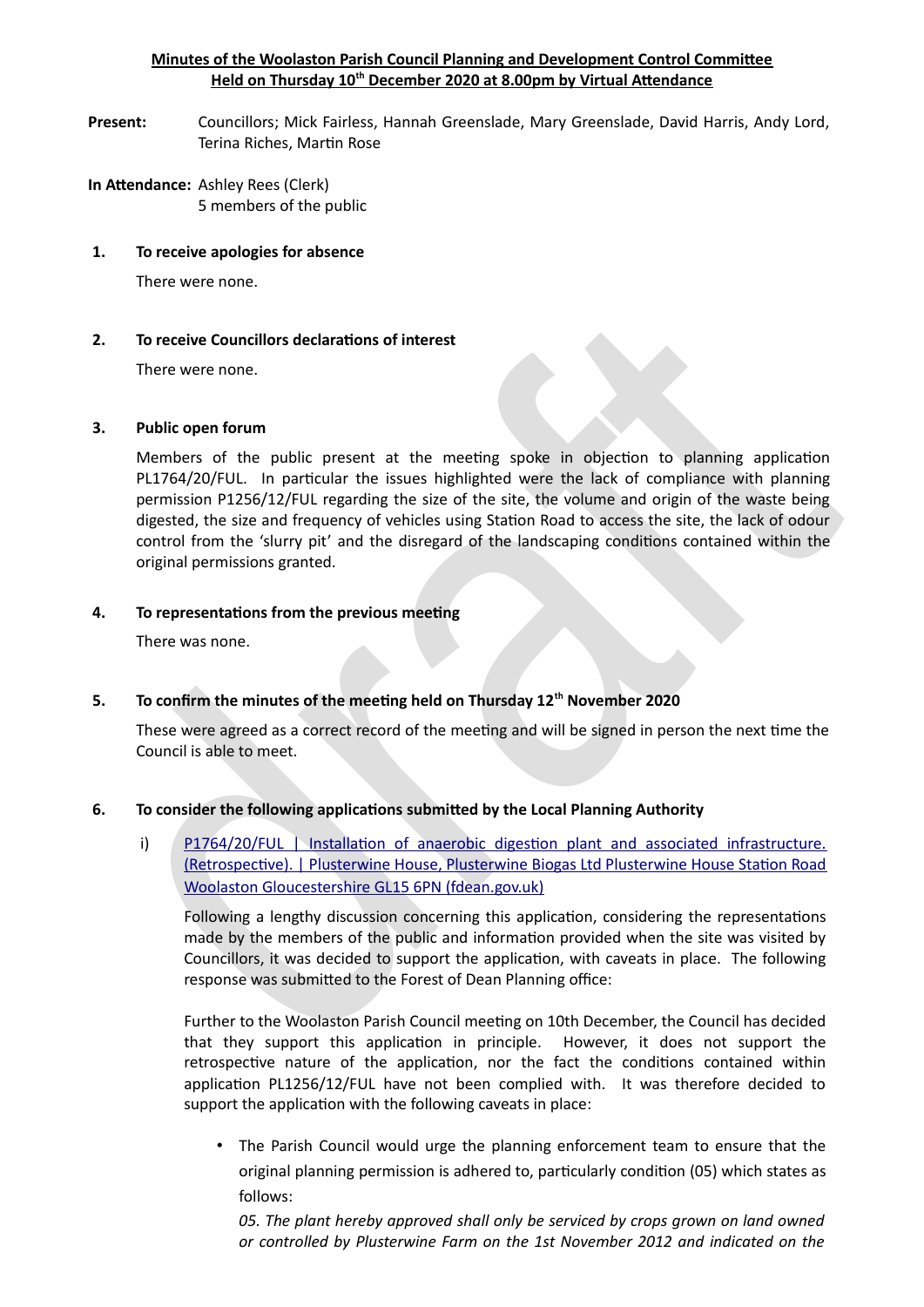*applicant's submited plans 101 rev A; RLR/DRRO09 1/6; RLR/DRRO09 2/6; RLR/DRRO09 3/6; RLR/DRRO09 4/6 and the land shown on the aerial photograph received on the 26th November 2012 and no additonal material shall be imported. Reason: To ensure that the scheme maintains its sustainable producton and to reduce traffic to and from the site for the maintenance of the residential amenities of the neighbouring dwellings in accordance with policy CSP.1 of the Core Strategy.*

The current activities at the farm are clearly in direct contravention of this condition and it was felt that enforced adherence to the permissions originally granted would ensure that any further growth at the site is carried out with the correct procedures in place.

- The Parish Council would also ask that Forest of Dean District Council request highways reconsider the suitability of Station Road as an access point to the site.
- The Parish Council would also urge that condition  $(03)$  of the original planning permission is enforced as follows:

*03. The landscaping scheme shown on the approved plan No 1207/PH/01 received on the 5th November 2012 shall be fully implemented not later than the frst plantng season following the completon of the development. If at any tme during the subsequent fve years any tree, shrub or hedge forming part of the scheme shall for any reason die, be removed or felled it shall be replaced with another tree, shrub or hedge of the same species during the next plantng season to the satsfacton of the Local Planning Authority. Reason: In the interests of visual amenity and in accordance with Core Strategy Policy CSP.1.*

The site is clearly very visible from the A48 and other vantage points within the Parish as it dominates the landscape, and where hedgerows have been removed, they have not been replaced as they should.

- The Parish Council is acutely aware of the disturbances being caused to neighbouring properties and the impact that this is having on them. In particular the odour being emitted from the 'slurry pit' is affecting the use of outside garden space and even being able to open windows during warm weather. The Parish Council therefore request that if permission is granted, the conditions surrounding the covering and agitation of the 'slurry pit' are strictly adhered to.
- $ii)$  P1907/20/FUL | Conversion of agricultural building to a residential dwelling with associated works. | Plusterwine Farm Station Road Woolaston Lydney Gloucestershire GL15 6PN (fdean.gov.uk)

Support

iii) P1923/20/FUL | Construction of 2 x 4 bedroomed detached dwellings with associated parking and landscaping following the granting of outline planning permission P1561/19/OUT. | Land Off The Post Paddocks (within Rear Garden Of Orchards Lawn, Severn View Road) Woolaston Lydney Gloucestershire GL15 6NP (fdean.gov.uk)

Whilst there were concerns surrounding the access to the proposed site, this was supported.

iv) [P1959/20/FUL | Proposed boundary fence | 11 Netherend Crescent Woolaston Lydney](https://publicaccess.fdean.gov.uk/online-applications/applicationDetails.do?activeTab=summary&keyVal=QK3RUNHIMMI00&prevPage=inTray) Gloucestershire GL15 6NW (fdean.gov.uk)

Support

v) P1996/20/FUL | Erection of a two storey side extension with balcony. (Revised Scheme). |